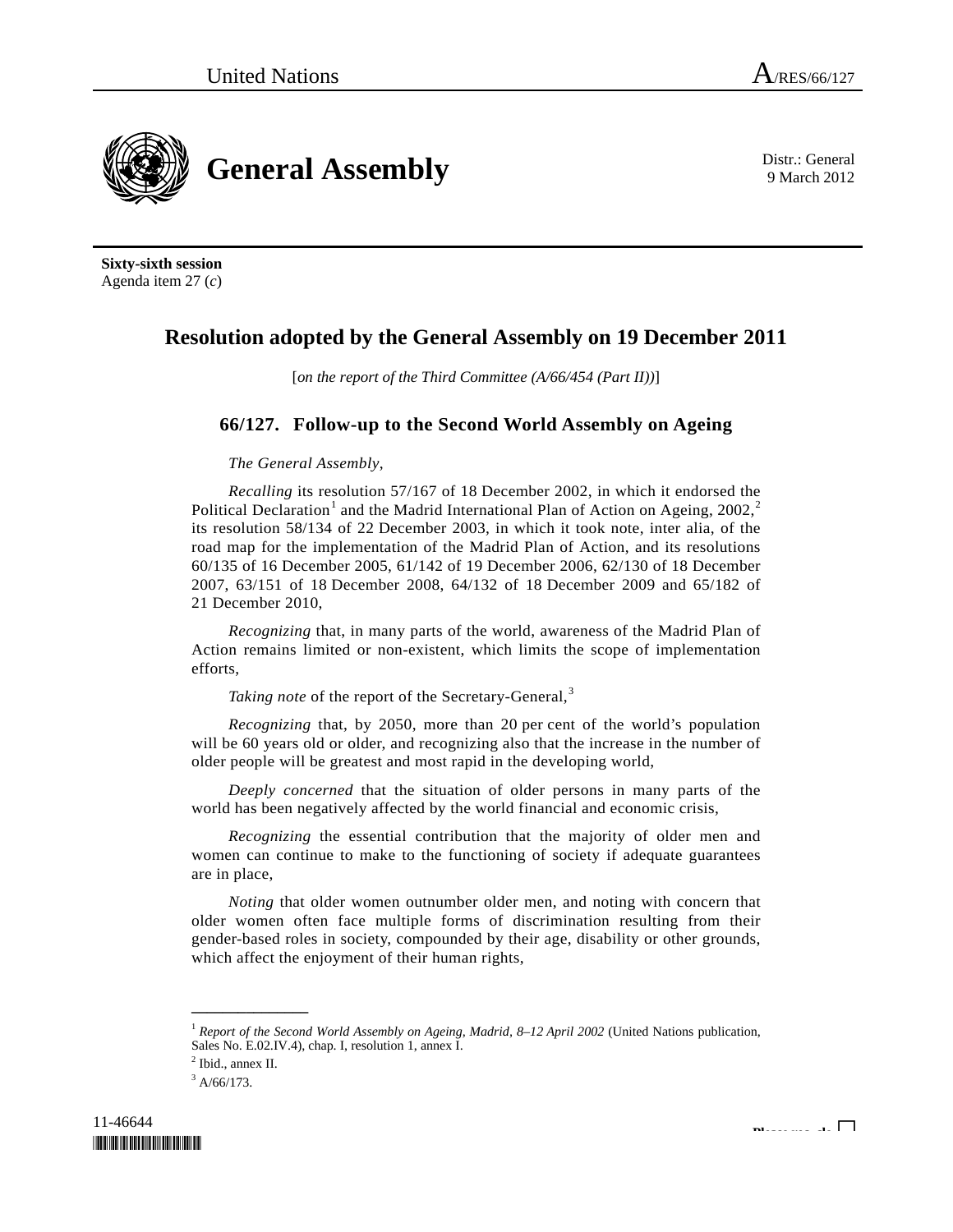[1](#page-0-3). *Reaffirms* the Political Declaration<sup>1</sup> and the Madrid International Plan of Action on Ageing,  $2002$  $2002$ ;<sup>2</sup>

 2. *Encourages* Governments to pay greater attention to building capacity to eradicate poverty among older persons, in particular older women, by mainstreaming ageing issues into poverty eradication strategies and national development plans, and to include both ageing-specific policies and ageing-mainstreaming efforts in their national strategies;

 3. *Encourages* Member States to strengthen their efforts to develop national capacity to address their national implementation priorities identified during the review and appraisal of the Madrid Plan of Action, and invites Member States that have not done so to consider a step-by-step approach to developing capacity that includes the setting of national priorities, the strengthening of institutional mechanisms, research, data collection and analysis and the training of necessary personnel in the field of ageing;

 4. *Also encourages* Member States to overcome obstacles to the implementation of the Madrid Plan of Action by devising strategies that take into account the entirety of the human life course and foster intergenerational solidarity in order to increase the likelihood of greater success in the years ahead;

 5. *Further encourages* Member States to place particular emphasis on choosing national priorities that are realistic, sustainable and feasible and have the greatest likelihood of being achieved in the years ahead and to develop targets and indicators to measure progress in the implementation process;

 6. *Encourages* all Member States to further implement the Madrid Plan of Action as an integral part of their national development plans and poverty eradication strategies;

 7. *Invites* Member States to identify key priority areas for the remainder of the first decade of implementation of the Madrid Plan of Action, including empowering older persons and promoting their rights, raising awareness of ageing issues and building national capacity to address ageing;

 8. *Recommends* that Member States increase awareness-raising of the Madrid Plan of Action, including by strengthening networks of national focal points on ageing, working with the regional commissions and enlisting the help of the Department of Public Information of the Secretariat to seek increased attention for ageing issues;

 9. *Encourages* Governments that have not done so to designate focal points for handling follow-up of national plans of action on ageing;

 10. *Invites* Governments to conduct their ageing-related policies through inclusive and participatory consultations with relevant stakeholders and social development partners, in the interest of developing effective policies creating national policy ownership and consensus-building;

 11. *Recommends* that Member States enhance their capacity regarding more effective data collection, statistics and qualitative information, disaggregated when necessary by relevant factors, including sex and disability, in order to better assess the situation of older persons and to set adequate monitoring mechanisms for programmes and policies geared towards protecting the full and equal enjoyment of all human rights and fundamental freedoms by older persons;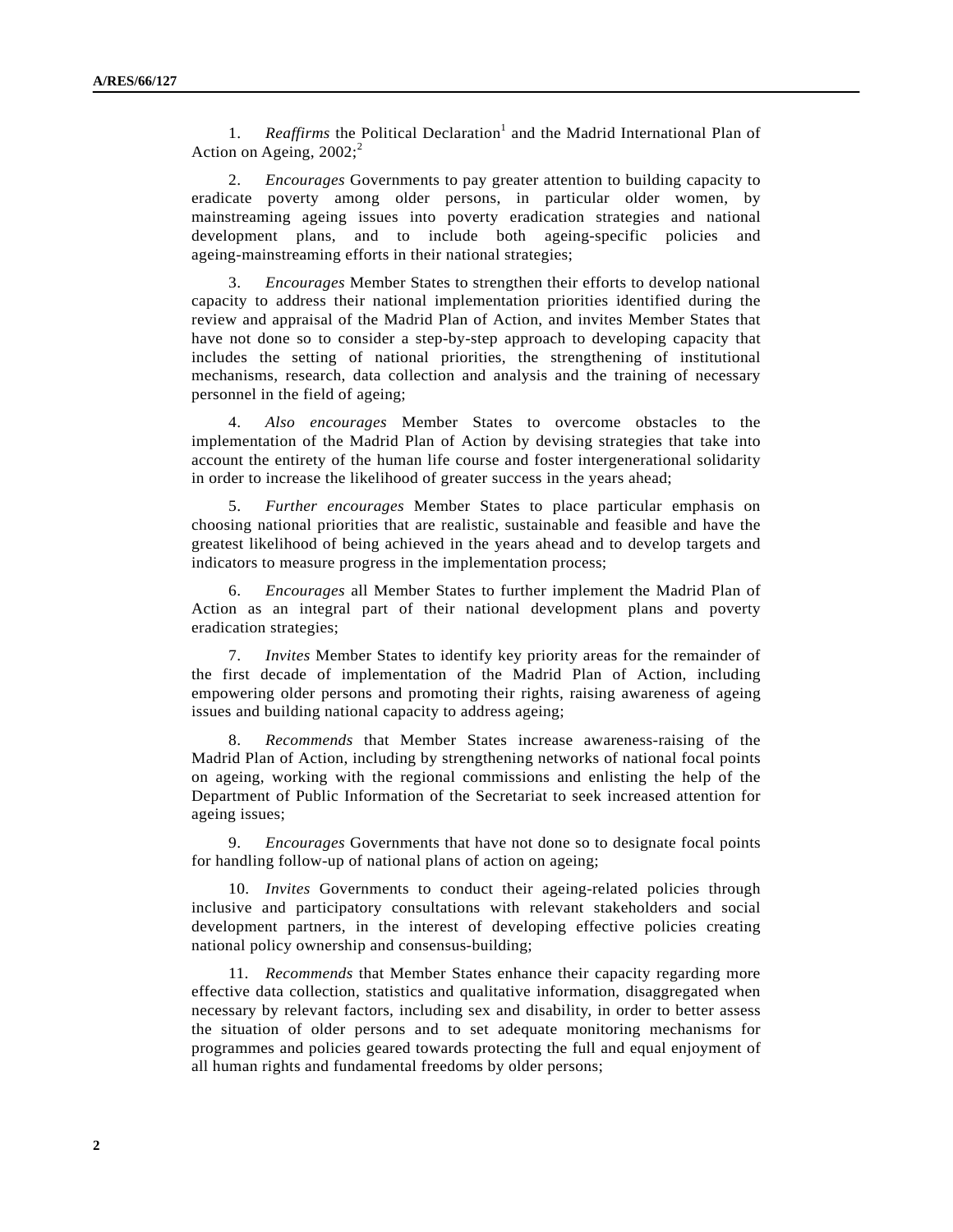12. *Also recommends* that States parties to existing international human rights instruments address the situation of older persons, where appropriate, more explicitly in their reports, and encourages treaty body monitoring mechanisms and special procedures mandate holders, in accordance with their mandates, to pay more attention to the situation of older persons in their dialogue with Member States, in their consideration of the reports or in their country missions;

 13. *Calls upon* Governments to ensure, as appropriate, conditions that enable families and communities to provide care and protection to persons as they age, and to evaluate improvements in the health status of older persons, including on a gender-specific basis, and to reduce disability and mortality;

 14. *Encourages* Governments to continue their efforts to implement the Madrid Plan of Action and to mainstream the concerns of older persons into their policy agendas, bearing in mind the crucial importance of family intergenerational interdependence, solidarity and reciprocity for social development and the realization of all human rights for older persons, and to prevent age discrimination and provide social integration;

 15. *Recognizes* the importance of strengthening intergenerational partnerships and solidarity among generations, and in this regard calls upon Member States to promote opportunities for voluntary, constructive and regular interaction between young people and older generations in the family, the workplace and society at large;

 16. *Encourages* Member States to adopt social policies that promote the development of community services for older persons, taking into account the psychological and physical aspects of ageing and the special needs of older women;

 17. *Also encourages* Member States to ensure that older persons have access to information about their rights so as to enable them to participate fully and justly in their societies and to claim full enjoyment of all human rights;

 18. *Calls upon* Member States to develop their national capacity for monitoring and enforcing the rights of older persons, in consultation with all sectors of society, including organizations of older persons, through, inter alia, national institutions for the promotion and protection of human rights where applicable;

 19. *Also calls upon* Member States to strengthen and incorporate a gender and disability perspective into all policy actions on ageing, as well as to address and eliminate discrimination on the basis of age, gender or disability, and recommends that Member States engage with all sectors of society, in particular with relevant organizations with an interest in the matter, including organizations of older persons, of women and of persons with disabilities, in changing negative stereotypes about older persons, in particular older women and older persons with disabilities, and promote positive images of older persons;

 20. *Further calls upon* Member States to address the well-being and adequate health care of older persons, as well as any cases of neglect, abuse and violence against older persons, by designing and implementing more effective prevention strategies and stronger laws and policies to address these problems and their underlying factors;

 21. *Decides* to designate 15 June as World Elder Abuse Awareness Day, and invites all Member States, organizations of the United Nations system and other international and regional organizations, as well as civil society, including non-governmental organizations and individuals, to observe it in an appropriate manner;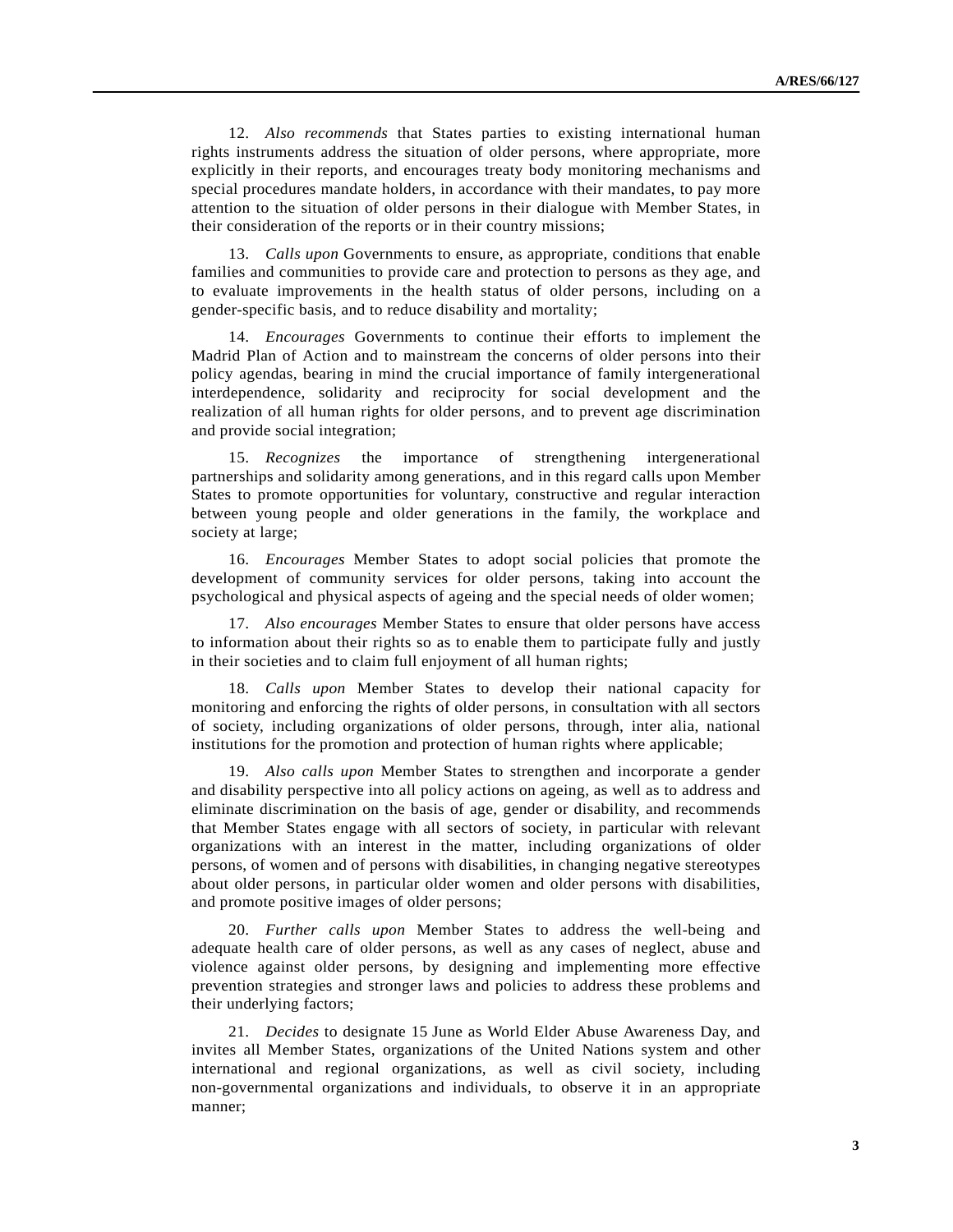22. *Calls upon* Member States to take concrete measures to further protect and assist older persons in emergency situations, in accordance with the Madrid Plan of Action;

 23. *Stresses* that, in order to complement national development efforts, enhanced international cooperation is essential to support developing countries in implementing the Madrid Plan of Action, while recognizing the importance of assistance and the provision of financial assistance;

 24. *Encourages* the international community, including international and bilateral donors, to enhance international cooperation to support national efforts to eradicate poverty, in keeping with internationally agreed goals, in order to achieve sustainable social and economic support for older persons, while bearing in mind that countries have the primary responsibility for their own economic and social development;

 25. *Also encourages* the international community to support national efforts to forge stronger partnerships with civil society, including organizations of older persons, academia, research foundations, community-based organizations, including caregivers, and the private sector, in an effort to help to build capacity on ageing issues;

 26. *Encourages* the international community and the relevant agencies of the United Nations system, within their respective mandates, to support national efforts to provide funding for research and data-collection initiatives on ageing, as appropriate, in order to better understand the challenges and opportunities presented by population ageing and to provide policymakers with more accurate and more specific information on gender and ageing;

 27. *Recognizes* the important role of various international and regional organizations that deal with training, capacity-building, policy design and monitoring at the national and regional levels in promoting and facilitating the implementation of the Madrid Plan of Action, and acknowledges the work that is undertaken in various parts of the world, as well as regional initiatives, and by institutes such as the International Institute on Ageing in Malta and the European Centre for Social Welfare Policy and Research in Vienna;

 28. *Recommends* that Member States reaffirm the role of United Nations focal points on ageing, increase technical cooperation efforts, expand the role of the regional commissions on ageing issues, especially in the review and appraisal of progress in the implementation of the Madrid Plan of Action during the tenth anniversary of its adoption in 2012, and provide added resources for those efforts, facilitate the coordination of national and international non-governmental organizations on ageing and enhance cooperation with academia on a research agenda on ageing;

 29. *Reiterates* the need for additional capacity-building at the national level in order to promote and facilitate further implementation of the Madrid Plan of Action, as well as the results of its first review and appraisal cycle, and in this regard encourages Governments to support the United Nations Trust Fund for Ageing to enable the Department of Economic and Social Affairs of the Secretariat to provide expanded assistance to countries, upon their request;

 30. *Requests* the United Nations system to strengthen its capacity to support, in an efficient and coordinated manner, national implementation of the Madrid Plan of Action, where appropriate;